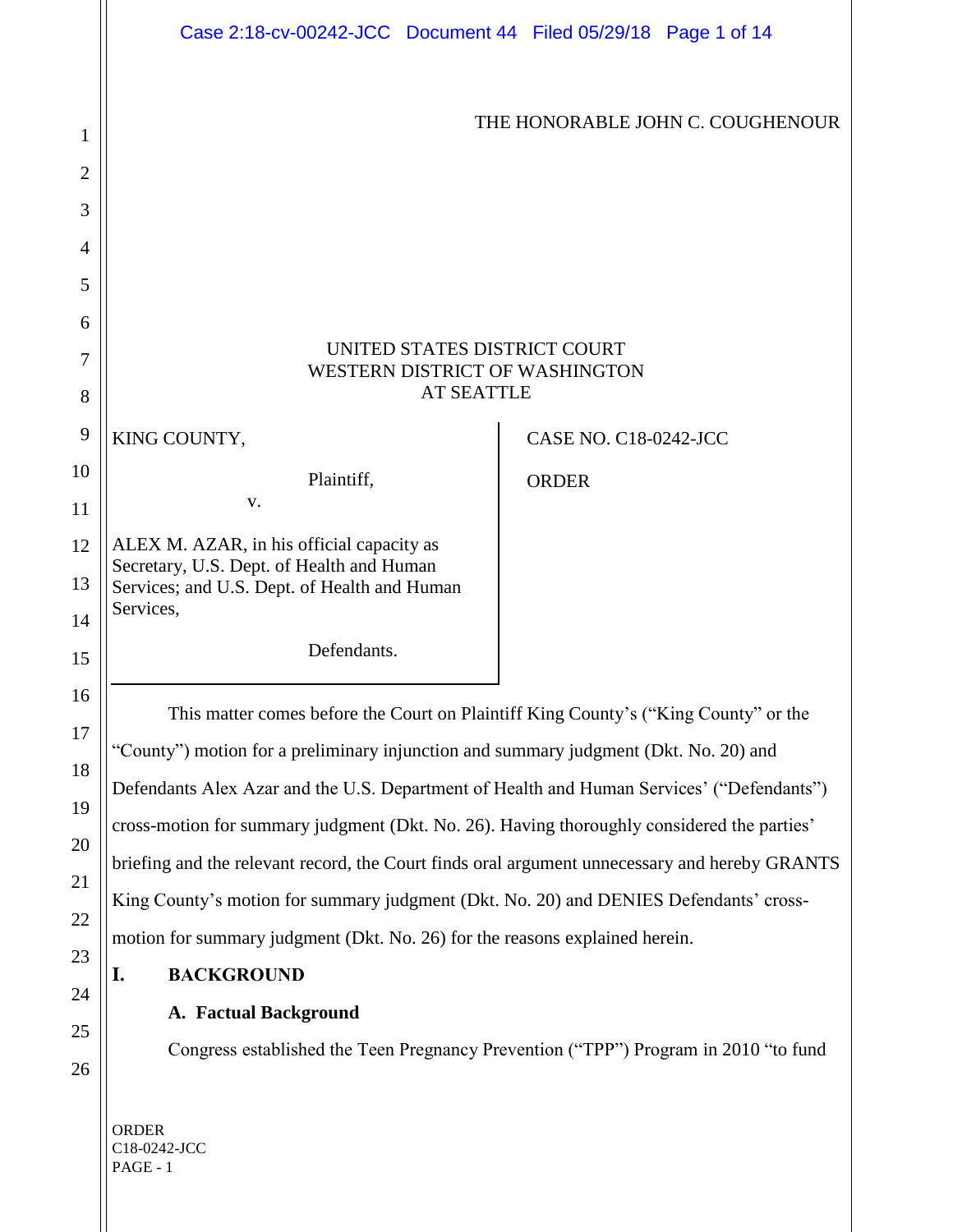medically accurate and age appropriate programs that reduce teen pregnancy." (Dkt. No. 1 at 1, 6) (citing Consolidated Appropriations Act, Pub. L. No. 111-117, 123 Stat. 3034, 3253 (2010)). The TPP Program is administered by the U.S. Department of Health and Human Services ("HHS") through its Office of Adolescent Health ("OAH"). (Dkt. No. 20 at 4.) Congress directed OAH to fund two tiers of grants<sup>1</sup>: Tier 1 grants to fund programs with demonstrated positive impacts on sexual behavior outcomes, and Tier 2 grants to fund development and testing of new and innovative approaches to preventing teen pregnancy. *Id*. Congress has appropriated funds for the TPP Program every year since 2010. (*Id*.) HHS awarded a first set of five-year TPP Program grants in 2010 and a second set of grants in 2015. (*Id*. at 1.)

In July 2015, King County received a Tier  $2B<sup>2</sup>$  grant for a long-term study of its High School Family Life and Sexual Health ("FLASH") curriculum. (*Id*. at 7.) The initial Notice of Award ("NOA") approved a cooperative agreement with King County for a five-year "project period," funded through one-year "budget periods." (Dkt. No. 21-1 at 180.) The agreement required King County to submit a non-competing continuation application annually to obtain funds for the following budget year. (Dkt. No. 20 at 2.) The continuation applications allow HHS to ensure that federal funding has been appropriated, a project has been making satisfactory progress, and a grantee is an adequate steward of federal funds. (Dkt. Nos. 28 at 40, 21-1 at 180.) Annual continuation applications include a progress report, work plan, budget, and budget justification for the upcoming year. (Dkt. No. 22-1 at 186.) In 2016, King County's year-two continuation application was approved with commendations. (Dkt. No. 23-1 at 42–43, 49–50.)

In July 2017, HHS approved King County's continuation application for year three of the grant. (Dkt. No. 21-1 at 202.) HHS issued a Notice of Award ("NOA") allocating funds for the

ORDER C18-0242-JCC  $PAGE - 2$ 

 $\overline{a}$ 

<sup>&</sup>lt;sup>1</sup> The Court uses the term "grant" synonymously with "cooperative agreement."

<sup>&</sup>lt;sup>2</sup> TPP Program Tier 2B awards focus on "[increasing] the number of evidence-based TPP interventions available by rigorously evaluating new or innovative approaches for preventing teen pregnancy and related high risk behaviors." (Dkt. No. 22-1 at 104–05.) The awards were issued in the form of "cooperative agreements" with OAH. (Dkt. No. 20 at 6.)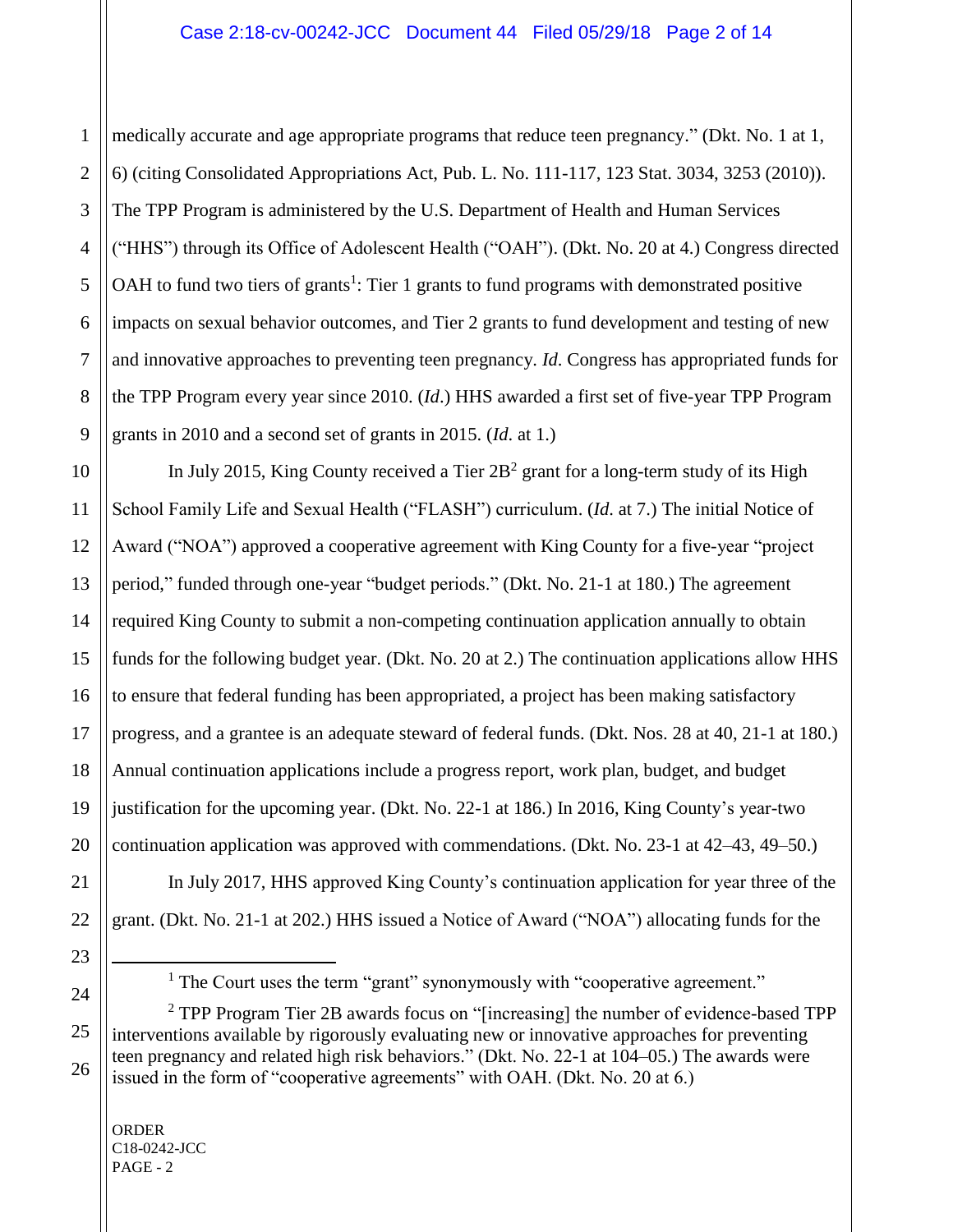ensuing budget year, but also stating that the agency was "[shortening] the project period" from June 30, 2020 to June 30, 2018. (*Id*.) This was the only notice King County received of HHS's decision shortening its grant by two years, and HHS provided no further explanation. (Dkt. No. 20 at 9.) TTP Program grants across the country were similarly summarily "shortened." (*Id*.) King County appealed HHS's action to the agency, characterizing it as a "termination" that failed to comply with HHS regulations. (Dkt. No. 21-1 at 2.) The County received no response. (Dkt. No. 20 at 9.) Despite HHS's "shortening" of TPP Program project periods to end at the close of the 2017–2018 budget period, on March 23, 2018, Congress appropriated year-four funds for the TPP Program. (Dkt. No. 21 at 2.)

King County challenges HHS's action as arbitrary and capricious and contrary to law, and the agency's refusal to process its year-four continuation application as an unlawful withholding of agency action. (Dkt. No. 20 at 13.) Defendants respond that King County had no entitlement to a five-year grant, and HHS acted within its lawful discretion. (Dkt. No. 26 at 9.)

## **B. Procedural Posture**

King County moves for summary judgment on its claim that HHS's termination of its grant violated the Administrative Procedure Act ("APA") (Count I).<sup>3</sup> (Dkt. No. 20 at 3, 13 n. 5.) The County also requests a preliminary injunction directing HHS to process King County's yearfour non-competing continuation application (Count II). 4 (*Id*.) Defendants cross move for summary judgment, seeking to dismiss the complaint. (Dkt. No. 26 at 9.) The parties' dispute is purely legal. Thus, the Court finds it appropriate to rule on the merits of King County's APA claim (Counts I & II), which moots Plaintiff's motion for an injunction. *See Healthy Teen* 

ORDER C18-0242-JCC PAGE - 3

 $\overline{a}$ 

1

<sup>&</sup>lt;sup>3</sup> The County chose not to advance its arguments that HHS acted contrary to the Continuing Appropriations Act of 2018, the Consolidated Appropriations Act of 2017, and the Impound Control Act, in light of HHS's announcement that it would re-complete appropriated funds for FY18. (Dkt. No. 36 at n. 2.) Thus, the Court will not address these issues.

<sup>&</sup>lt;sup>4</sup> Count III, based on equitable relief to preserve a remedy, has been mooted by HHS's agreement to refrain from obligating any moneys appropriated for the TPP Program through August 31, 2018. (Dkt. No. 20 at 13 n. 5.)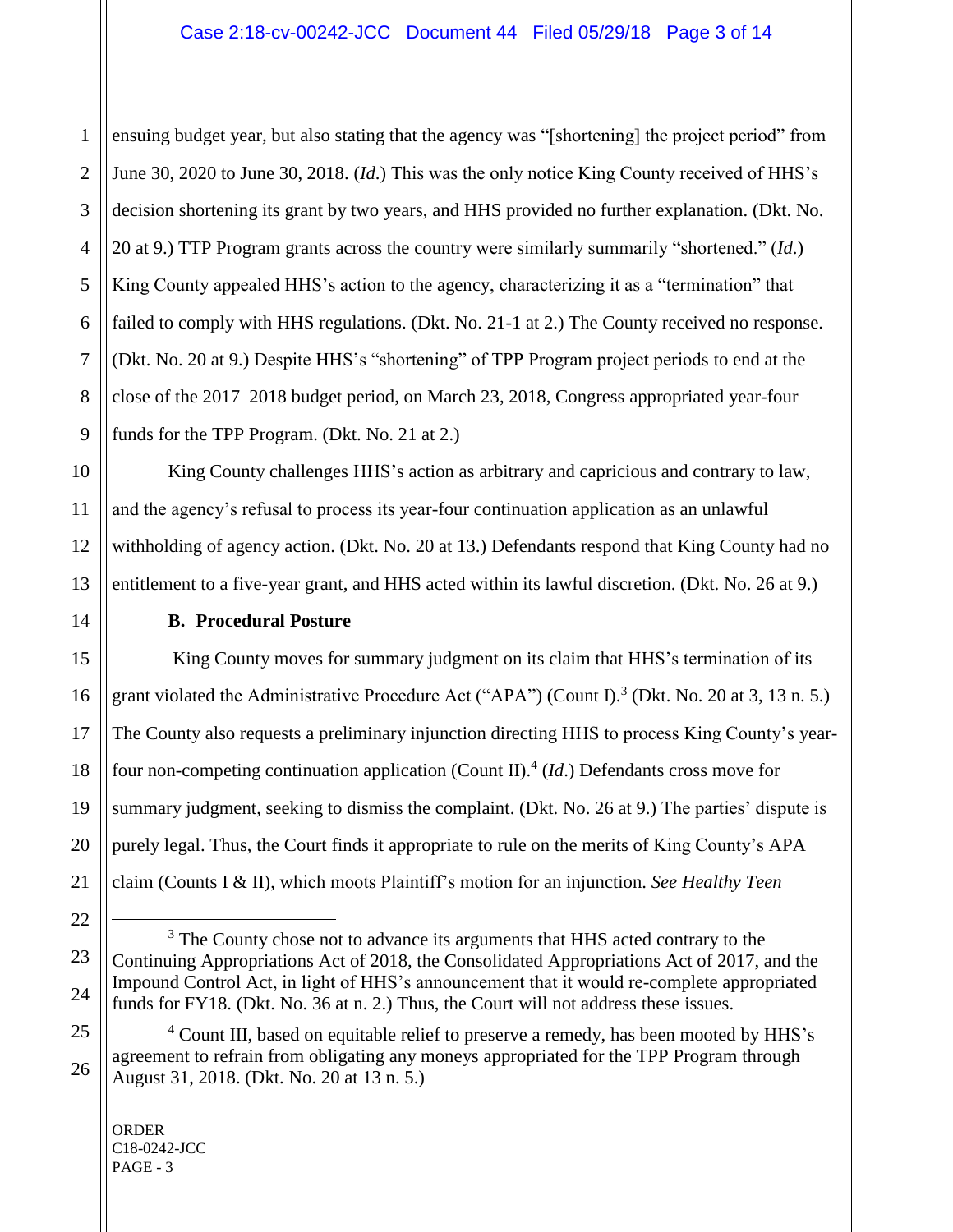1 2 *Network v. Azar*, No. C18-0468-CCB (D. Md. Apr. 25, 2018) (similarly converting the plaintiff's motion for an injunction to a motion for summary judgment).

3

## **II. SUMMARY JUDGMENT UNDER THE APA**

The APA provides for judicial review of agency actions or any person "adversely affected or aggrieved" by a "final agency action for which there is no other adequate remedy in a court." 5. U.S.C. §§ 702, 704. Where questions before the Court are purely legal, the Court can resolve an APA challenge on a motion for summary judgment. *See Fence Creek Cattle Co. v. U.S. Forest Serv.*, 602 F.3d 1125, 1131 (9th Cir. 2010.) Federal Rule of Civil Procedure 56 provides that summary judgment is appropriate where the moving party "shows that there is no genuine dispute as to any material fact and the movant is entitled to judgment as a matter of law." Fed. R. Civ. P. 56(a). However, in APA cases, the Court's role is to determine whether, as a matter of law, evidence in the administrative record supports the agency's decision. *Occidental Engineering Co. v. I.N.S.*, 753 F.2d 766, 769 (9th Cir. 1985).

#### **III. DISCUSSION**

This matter turns, in large part, on the proper characterization of the challenged action. King County contends that HHS's decision to shorten its five-year project period was a premature grant "termination." (Dkt. No. 20 at 13.) HHS regulations allow for "termination" of a Federal award: (1) when a grantee "fails to comply with the terms and conditions of the award," (2) "for cause," (3) with a grantee's consent, or (4) at the grantee's request. 45 C.F.R. § 75.372. King County argues that HHS terminated its award without explanation and in violation of this regulation, an action that was arbitrary and capricious and contrary to law. (Dkt. No. 36 at 2.)

In contrast, Defendants characterize HHS's action as a "withholding" of future noncompeting continuation awards, a decision not to issue a continuation award, or a decision to recompete appropriated TPP Program Funds. (Dkt. Nos. 26 at 2, 25; 39 at 4.) Accordingly, Defendants maintain HHS's termination regulation does not apply. Instead, Defendants base their arguments on language in HHS's Grant Policy Statement ("GPS") providing that the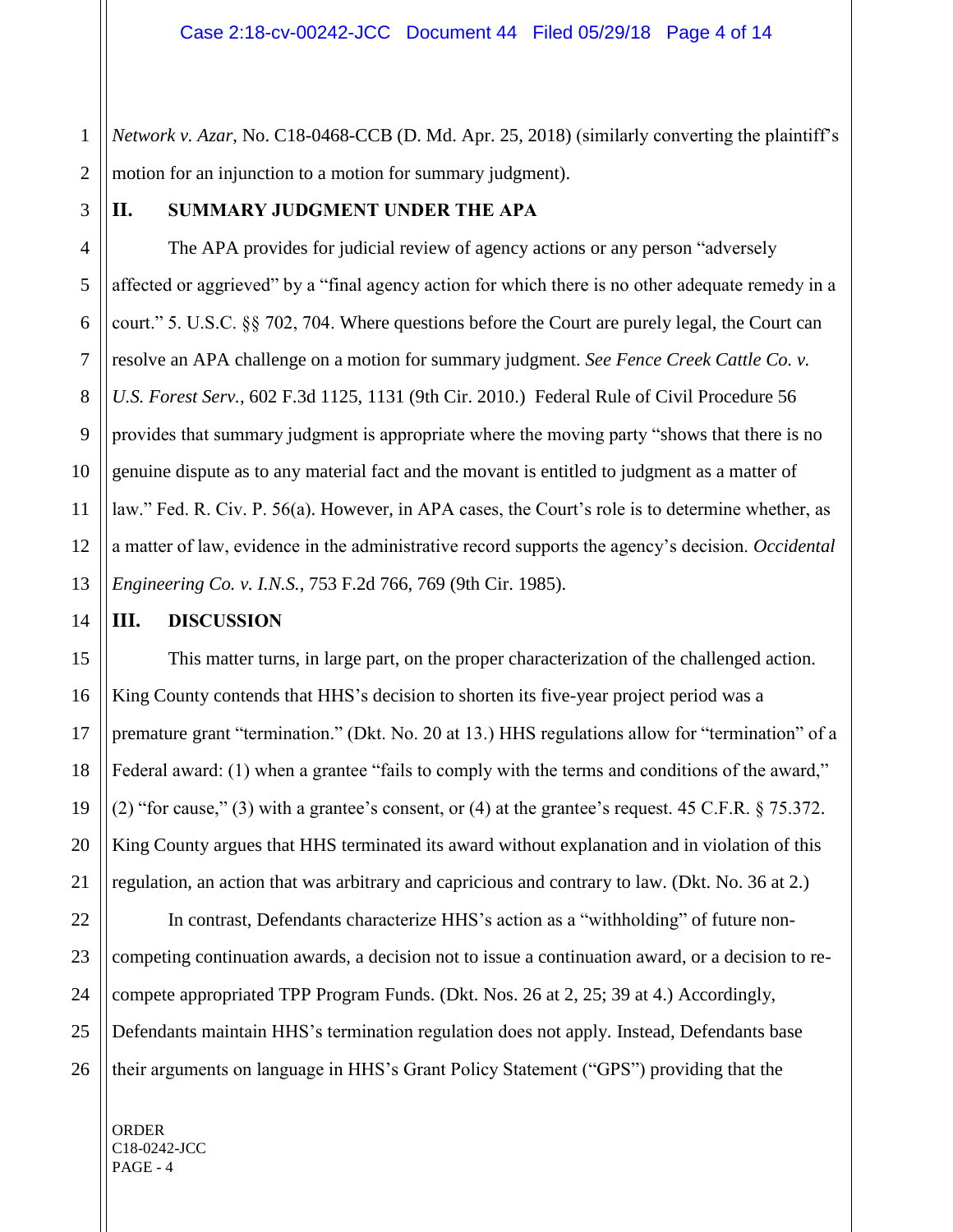1 agency may "[withhold] a non-competing continuation award" if: (1) adequate Federal funds are not available; (2) a grantee fails to show satisfactory progress; (3) a grantee fails to meet the terms and conditions of the award; or (4) "*for whatever reason*, continued funding would not be in the best interests of the Federal government." (Dkt. No. 28 at 250) (emphasis added). Defendants argue that each NOA issued to King County incorporated this standard, which provides HHS unfettered discretion to manage grant funds without judicial oversight. (Dkt. No. 39 at 3–4.)

Defendants have attempted to convince multiple courts of their position with no success.<sup>5</sup> For the reasons stated below, this Court reaches a similar conclusion as those courts. The Court will address threshold arguments regarding the nature of the challenged action and reviewability before reaching the merits of King County's APA claims.

## **A. Termination**

HHS's decision to "[shorten] the project period" constituted an award termination within the meaning of HHS regulations.

The plain language of the regulations compels this finding. HHS regulations define "termination" as "the ending of a Federal award in whole or in part at any time prior to the planned end of [the] period of performance." 5 C.F.R. § 75.2. The same section makes "period of performance" explicitly synonymous with "project period." *Id.* (cross-referencing the terms).<sup>6</sup> The regulations also provide that an agency "must include start and end dates of the period of

ORDER C18-0242-JCC PAGE - 5

 $\overline{a}$ 

<sup>5</sup> *See Policy and Research, LLC v. HHS, et al.*, No. C18-0356-KBJ, slip op. (D.D.C. May 11, 2018); *Planned Parenthood of Greater Wash. & N. Idaho v. HHS*, No. C18-0055-TOR, slip op. (E.D. Wash. Apr. 24, 2018); *Healthy Teen Network v. Azar*, No. C18-0468-CCB, slip op. (D. Md. Apr. 25, 2018).

 $6$  Defendants minimize this cross-reference. (Dkt. No. 39 at 4.) However, it is a "recent and considered addition to HHS regulations." *Healthy Teen Network*, No. C18-0468-CCB, slip op. at 9 n. 6. HHS amended the definition of "project period" to cross-reference "period of performance" to avoid confusion from a shift in use of the terms. *Id*. (citing FAA Regulatory Implementation of OMB's Uniform Administrative Requirements, Cost Principles, and Audit Requirements for Federal Awards, 79 Fed. Reg. 75871, 75875–75896 (Dec. 26, 2014).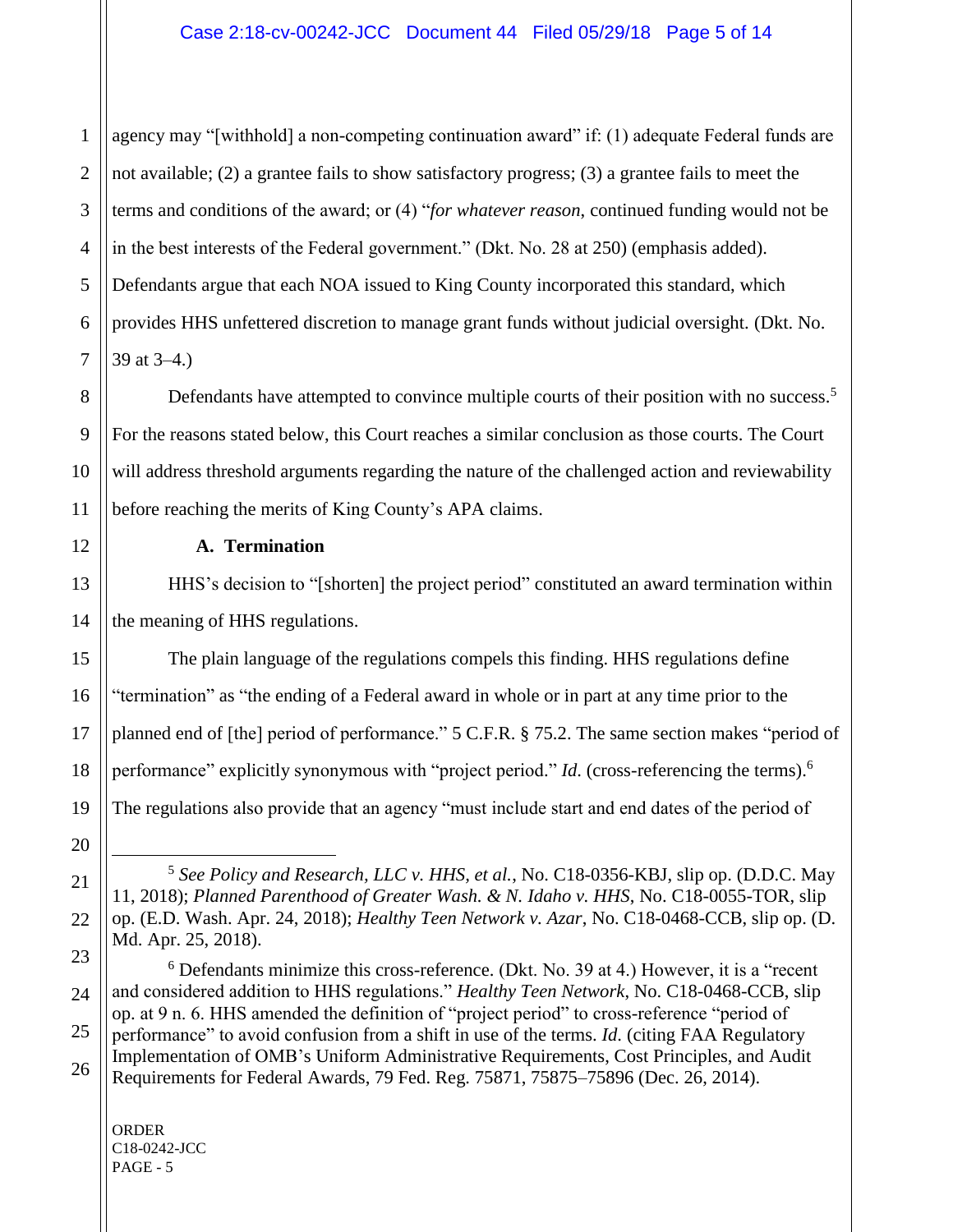2 3 performance" in the award itself. *Id*. King County's original NOA provides two start and end dates: one for the budget period and one for the project period. (Dkt. No. 21-1 at 180.) The clear text of the regulation leaves no question that the project period end date of June 30, 2020 represented the end date of the award's period of performance. Thus, HHS terminated the grant under the applicable regulations by discontinuing the award prior to the planned 2020 end date. *See Policy and Research, LLC v. HHS, et al.*, No. C18-0356-KBJ, slip op. at 13 (D.D.C. May 11, 2018); *accord Healthy Teen Network v. Azar*, No. C18-0468-CCB, slip op at 8 (D. Md. Apr. 25, 2018); *Planned Parenthood of Greater Wash. & N. Idaho v. HHS*, No. C18-0055-TOR, slip op. at 28 (E.D. Wash. Apr. 24, 2018).

Defendants argue that "period of performance" means "budget period." (Dkt. No. 26 at 13.) This interpretation is inconsistent with the definitions referenced above and the regulations' broader text. HHS regulations define "period of performance" as "the time during which the non-Federal entity may incur new obligations to carry out the work authorized under the Federal award." 5 C.F.R. § 75.2. Defendants argue that an award recipient may only "incur new obligations" within each budget period. (Dkt. No. 26 at 13.) But the regulations contemplate that a recipient may incur obligations beyond current budget periods, defining "obligations" as "orders placed for property and services, contracts . . . and similar transactions during a given period that require payment by the non-federal entity during the same or a *future period*." 45 C.F.R. § 75.2; *see also Healthy Teen Network*, No. C18-0468-CCB, slip op. at 9. There is no reference to the term "budget period" in the relevant regulations that would support Defendants' position. *See* 45 C.F.R. § 75.2. Furthermore, the regulations provide for "closeout" procedures for the end of a "period of performance" that are not required, and would not make sense, at the end of a budget period. *See* 5 C.F.R. §§ 75.381, 75.386. These include requirements for different reports due "before the anniversary dates of multiple year federal awards" and after the end of a performance period. *Id.* at § 75.342(b)(1). The Court must interpret regulations "to give effect and meaning to each of the regulation's subsections." *Barboza v. Cal. Ass'n of Prof'l* 

ORDER C18-0242-JCC PAGE - 6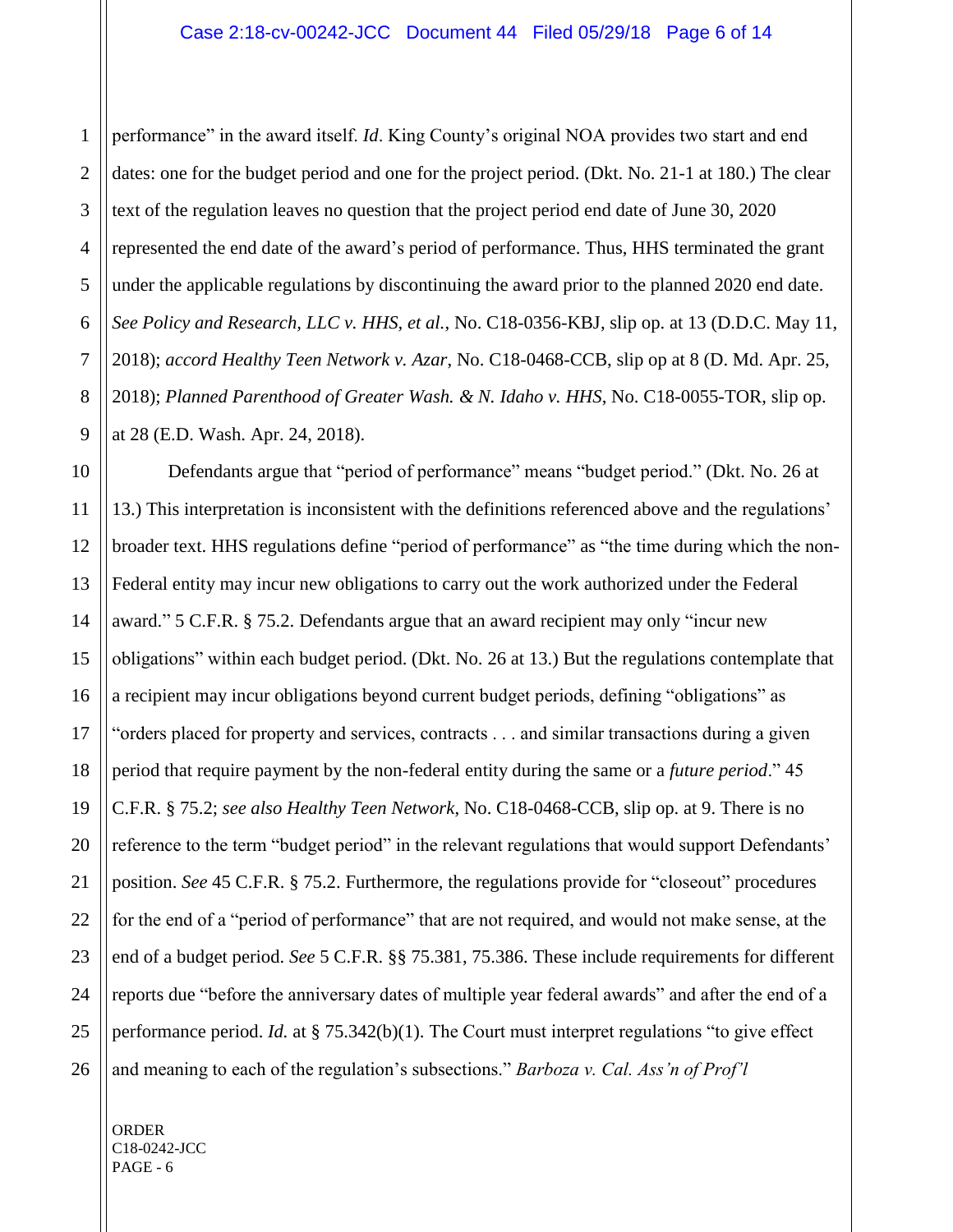1 *Firefighters*, 651 F.3d 1073, 1078 (9th Cir. 2011).

Indeed, agency practice undermines Defendants' position. HHS staff internally referred to the challenged action as "[shortening] the *period of performance* [to] 1 year" and a reduction of "the *performance period*." (Dkt. No. 22-1 at 40, 42) (emails from career HHS officials Don Wright and Amy Farb on June 29 and July 2, 2017) (emphasis added). This usage is consistent with other HHS grant announcements that describe periods of performance "not to exceed five years," alongside budget periods of 12 months. (Dkt. No. 37-8 at 14–15.) It is clear that agency practice treats periods of performance as extending beyond individual budget periods and as synonymous with project periods. *See Policy and Research, LLC*, No. C18-0356-KJB, slip op. at 17–18.

In light of the clear text of the regulation and agency practice, the Court need not defer to the agency's alternative interpretation advanced for the purposes of this litigation. *Christopher v. SmithKline Beecham Corp.*, 547 U.S. 142, 155–59 (2012). The Court finds that HHS did, in fact, terminate King County's grant.

## **B. Anti-Deficiency Act**

Defendants argue that Plaintiff's position equating "project period" with "period of performance" would create an Anti-Deficiency Act ("ADA") violation. (Dkt. No. 26 at 10–13; 39 at 4.) The ADA provides that "an officer or employee of the United States Government . . . may not . . . involve [the] government in a contract or obligation for the payment of money before an appropriation is made." 31 U.S.C.  $\S$  1341(a)(1)(B).

The Court finds that HHS's project period/period of performance model satisfies ADA requirements. Defendant relies on *Leiter v. United States* to argue that it must have an absolute right to terminate the award at the end of each budget year for the grant to comply with the ADA. (Dkt. No. 26 at 18.) In *Leiter*, the Supreme Court found that a multi-year contract with a government agency must be contingent on appropriation of funds and the government's

2

3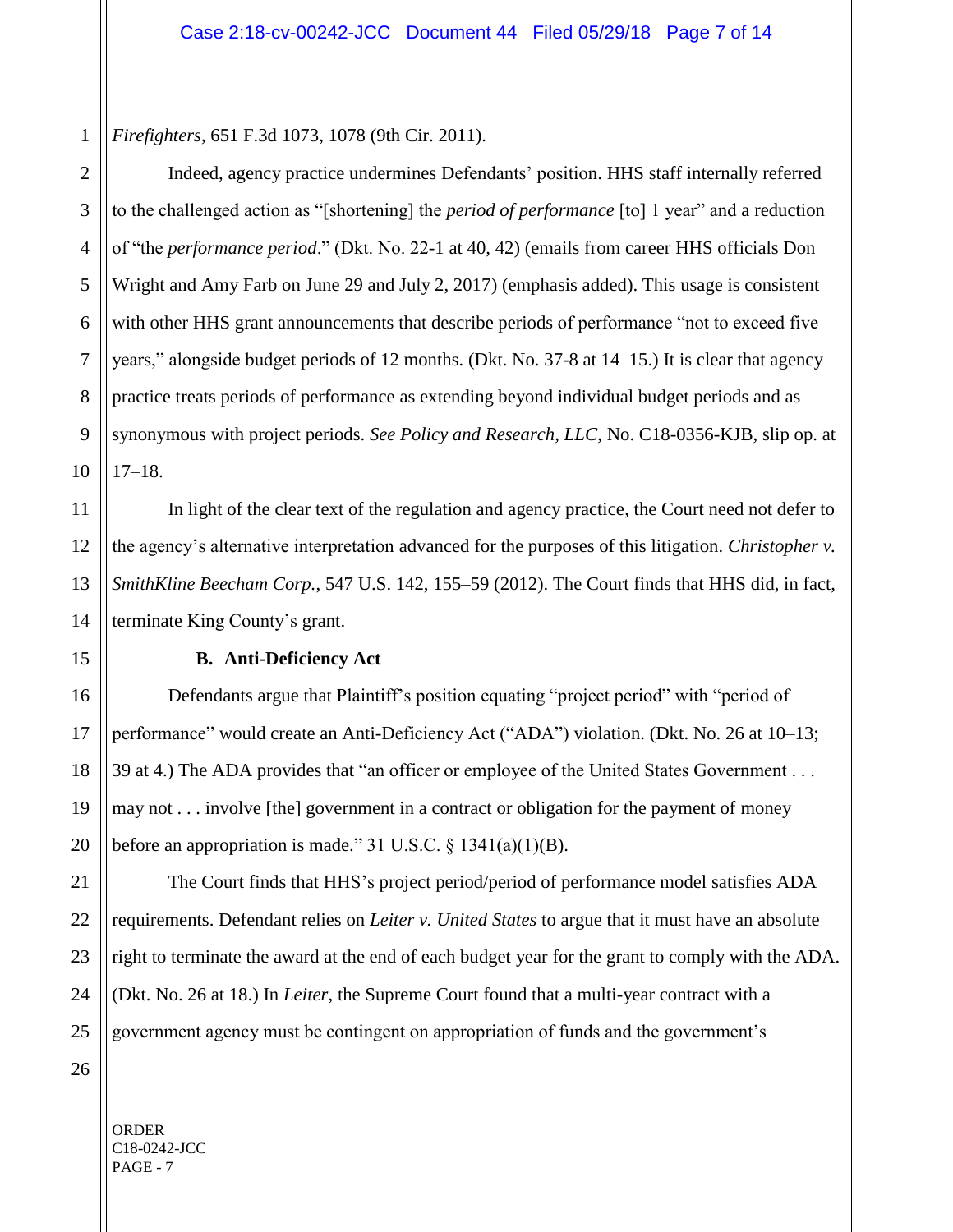1 affirmative continuation of the agreement each year. 71 U.S. 204, 206–07 (1926).<sup>7</sup> The TPP Program complies with the requirements set forth in *Leiter* by requiring grantees to apply each year for affirmative continuation of their awards, which are contingent on available funds. (Dkt. Nos. 21-1 at 41, 23-1 at 2.)

It is true that HHS policy and regulations limit situations in which the agency can decline to continue an award during a grant period. (*See* Dkt. No. 21-1 at 41); 45 C.F.R. § 75.372. But the Court does not view the agency's choice to cabin its discretion in order to best accomplish grant objectives as contrary to the ADA. HHS has been using this form of grant-making for many years, and Defendants point to no resulting past ADA violations. To the contrary, the Government Accountability Office and federal courts have approved this award structure. *See* 1 U.S. Gov't Accountability Office, GAO-04-261SP, PRINCIPLES OF FEDERAL APPROPRIATIONS LAW, 5-49–5-50 (3rd ed. 2004) (contingent multiyear awards are permissible when necessary to accomplish objectives defined in the underlying statute); *Planned Parenthood of Greater Wash. & N. Idaho*, No. C18-0055-TOR, slip op. at 13–14 (cooperative agreements do not obligate unappropriated funds, but represent HHS's commitment not to act in a way that is arbitrary and capricious or otherwise contrary to law during the project period). This structure makes sense from a policy perspective, providing stability for science-based research projects that cannot be completed in one year. Accordingly, the Court finds Defendants' ADA arguments unpersuasive.<sup>8</sup>

 $\overline{a}$ <sup>7</sup> Leiter involved a multi-year contract for a building lease contingent only on appropriation of funds. The Government Accountability Office has suggested a more permissive approach for grants, the case remains highly persuasive. *See* 1 U.S. Gov't Accountability Office, GAO-04-261SP, PRINCIPLES OF FEDERAL APPROPRIATIONS LAW, 5-49–5-50 (3rd ed. 2004).

<sup>&</sup>lt;sup>8</sup> Defendants' argument relies largely on reframing King County's suit as a demand for a guaranteed additional two years of funding. The Court rejects this premise and notes the County asks only that "HHS adhere to the dictates of the APA and its own regulations" and allow it to submit future continuation applications, to be reviewed in accordance with those provisions. (*See*  Dkt. Nos. 36 at 12; 39 at 3, 4.) Defendants also assert that the County's interpretation would entitle it to appropriated funds "so long as it complied with the terms of the grant." (Dkt. No. 39 at 7.) This dramatic statement ignores HHS's ability to terminate a grant for cause, or to modify its regulations to adopt the "best interest" standard for which Defendants advocate here.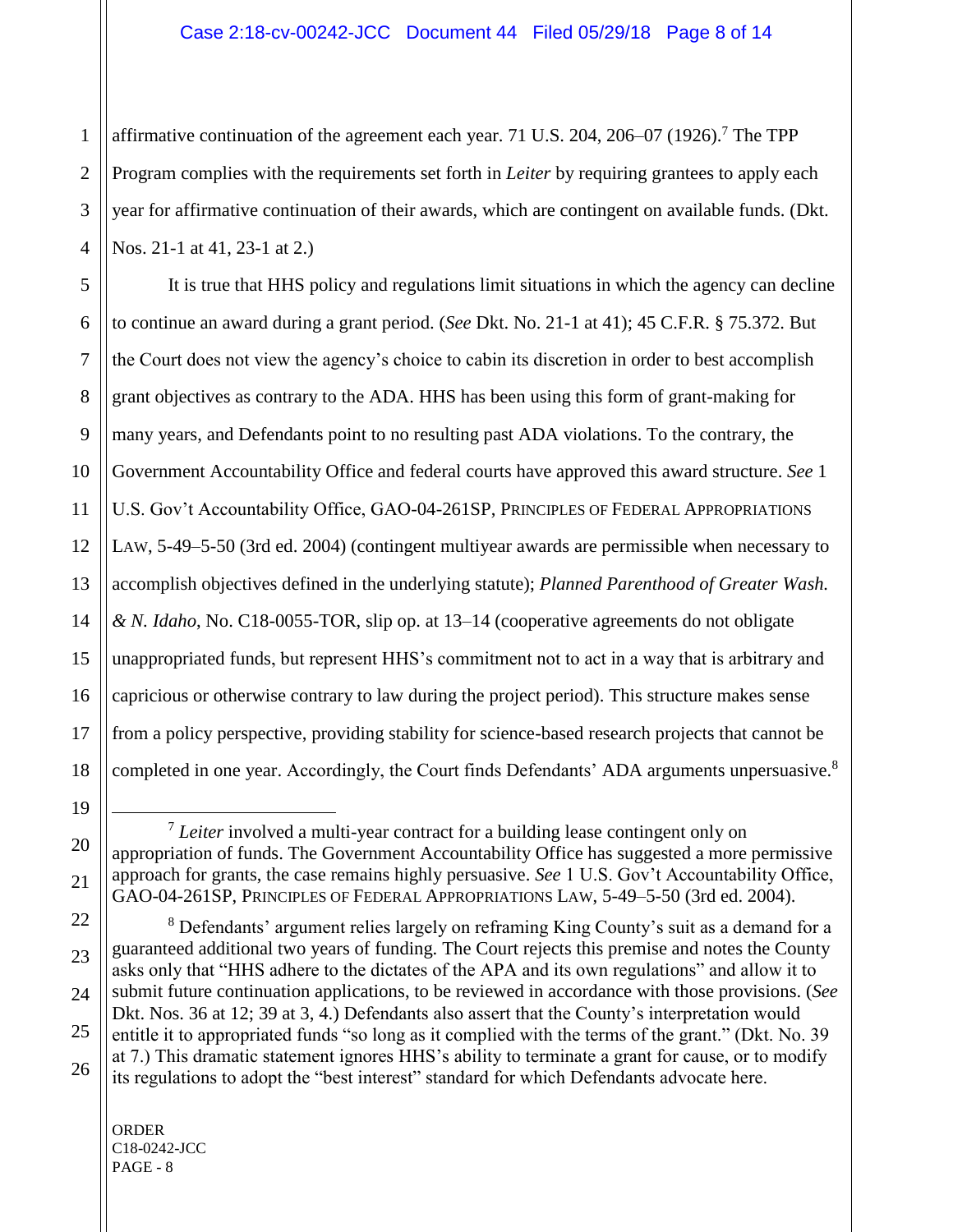## **C. Applicability of the GPS & NOA**

Defendants also attempt to avoid agency regulations through reliance on the GPS and King County's NOA. The Court finds these documents preempted by regulation and otherwise factually irrelevant to the challenged action.

Defendants argue that the terms and conditions of the County's award, incorporated by reference from the GPS, allow HHS unbridled discretion in determining each year whether to "renew grant funding." (Dkt. No. 39 at 3, 10.) Defendants rely on the following statements in the GPS: (1) "projected levels of future support are contingent on . . . the continued best interests of the Federal government," and (2) the agency may decline to approve a continuation award if "*for whatever reason*, continued funding would not be in the best interests of the Federal government." (*Id*.; s*ee* Dkt. No. 28 at 157, 250.)

These terms conflict with, and are therefore superseded by, agency regulations. Page one of the GPS states that the policy document applies "unless there are statutory, regulatory, or award-specific requirements to the contrary." (Dkt. No. 28 at 111.) The document's terms and conditions portion also explicitly states that "in the case of a conflict, statutes and regulations take precedence over [GPS] requirements." (*Id*. at 163.) The controlling NOA reinforces this principle, providing that in the case of inconsistent policies applicable to the grant, regulations prevail over the NOA's terms and conditions. (Dkt. No. 21-1 at 180.) Finally, HHS regulations explicitly supersede "all administrative requirements, program manuals, handbooks, and other non-regulatory materials that are inconsistent" with their requirements.  $45$  C.F.R. §  $75.105$ .<sup>9</sup>

Defendants deny any conflict between the GPS and HHS regulations. But the Court has already concluded that HHS regulations regarding award termination apply to the challenged

ORDER C18-0242-JCC PAGE - 9

 $\overline{a}$ 

<sup>&</sup>lt;sup>9</sup> The governing regulations were issued in 2014 and amended in 2016, whereas the GPS was drafted in 2007. *See* FAA Regulatory Implementation of OMB's Uniform Administrative Requirements, Cost Principles, and Audit Requirements for Federal Awards, 79 Fed. Reg. 75871-01, 75876 (Dec. 19, 2014); (Dkt. No. 28 at 110). These amendments could have, but did not, codify the GPS's asserted "best interests" standard for termination. (Dkt. No. 36 at 17–18) (citing other HHS regulations that have done so).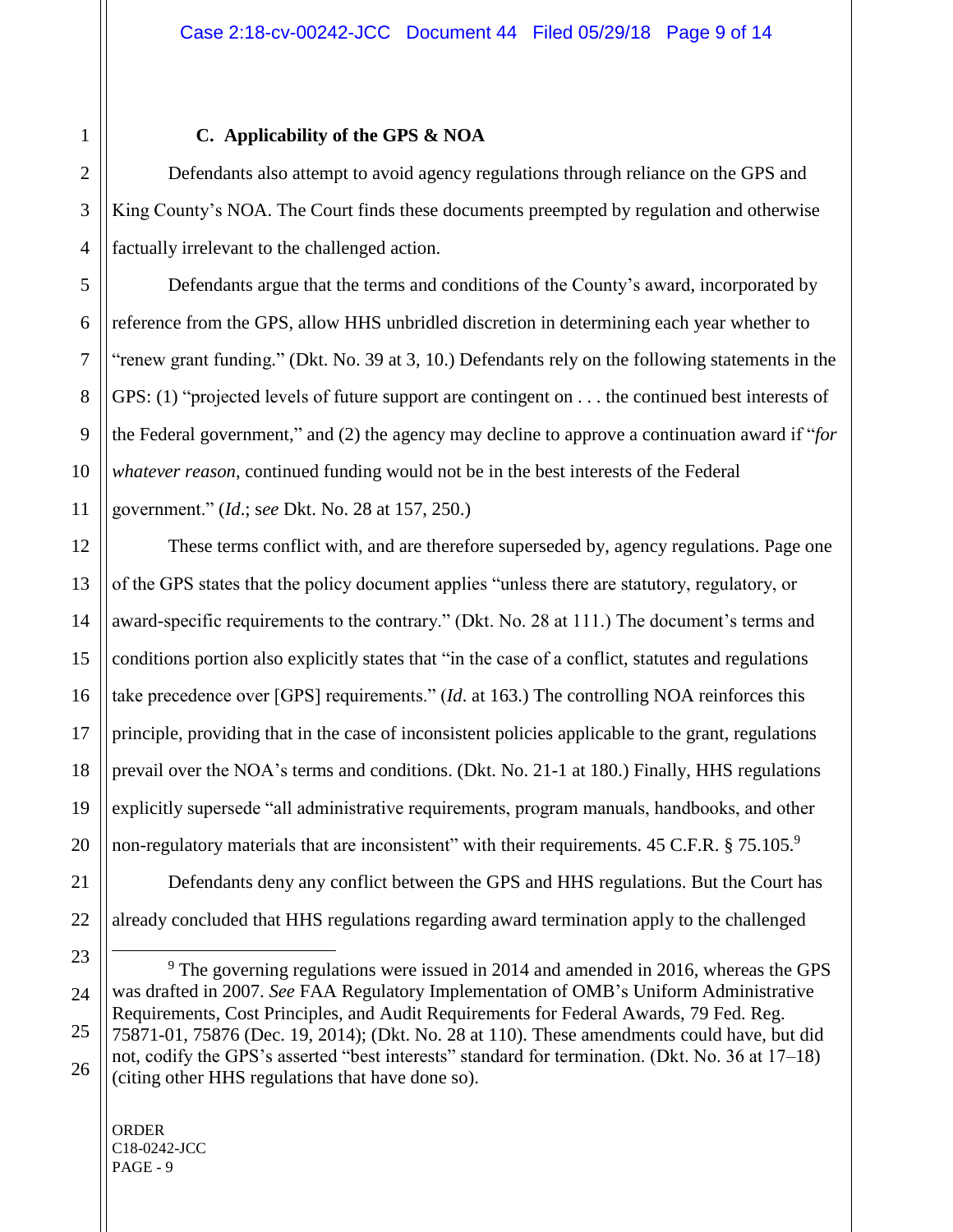action. *See supra* section III.A. This regulation supersedes any conflicting policy guidance on the issue, regardless of whether the GPS is incorporated by the grant agreement or defines "termination" differently. *See Amal. Sugar Co. v. Vilsack*, 563 F.3d 822, 833 (9th Cir. 2009) (agency policy guidance that conflicts with an agency regulation is invalid and does not require court deference); *accord Planned Parenthood of Greater Wash. & N. Idaho*, No. C18-0055- TOR, slip op. at 9. Thus, while it is true that HHS must determine each year whether to continue TPP Program grant funding, this decision must be made within the bounds of HHS's regulations.

Furthermore, there is no factual basis to conclude that HHS's action constituted a "withholding" within the terms of the GPS. Defendants characterize HHS's action as a decision not to issue a continuation award—also described in the GPS as a "withholding." (Dkt. Nos. 28 at 250, 39 at 10.) The GPS section addressing withholdings provides that an operating division "may decide not to make a non-competing continuation award *within the current competitive segment*" for certain reasons, including a finding that continued funding is not in the government's best interest. (Dkt. No. 28 at 250) (emphasis added). This is not what HHS did. HHS made a decision about *future* awards in the context of *approving* a continuation award for the current competitive segment. King County had not even submitted a non-competing application for the next year. As the Court in *Policy and Research, LLC*, pointed out—there were no funds for the agency to withhold at the time. No. C18-0356-KBJ, slip op. at 30.

#### **D. Reviewability**

In a final effort to avoid scrutiny under the APA, Defendants argue that HHS's decision to shorten the grant project period is not subject to judicial review. (Dkt. Nos. 26 at 18, 39 at 13.) The APA embodies a "basic presumption of judicial review." *Abbott Labs v. Gardner*, 387 U.S. 136, 140 (1967). But the presumption is overcome where a challenged agency decision is "committed to agency discretion by law." 5 U.S.C. § 701(a)(2); *Lincoln v. Vigil*, 508 U.S. 182, 192 (1993). This "narrow exception" applies where "a court would have no meaningful standard against which to judge the agency's exercise of discretion," or where the challenged decision

ORDER C18-0242-JCC PAGE - 10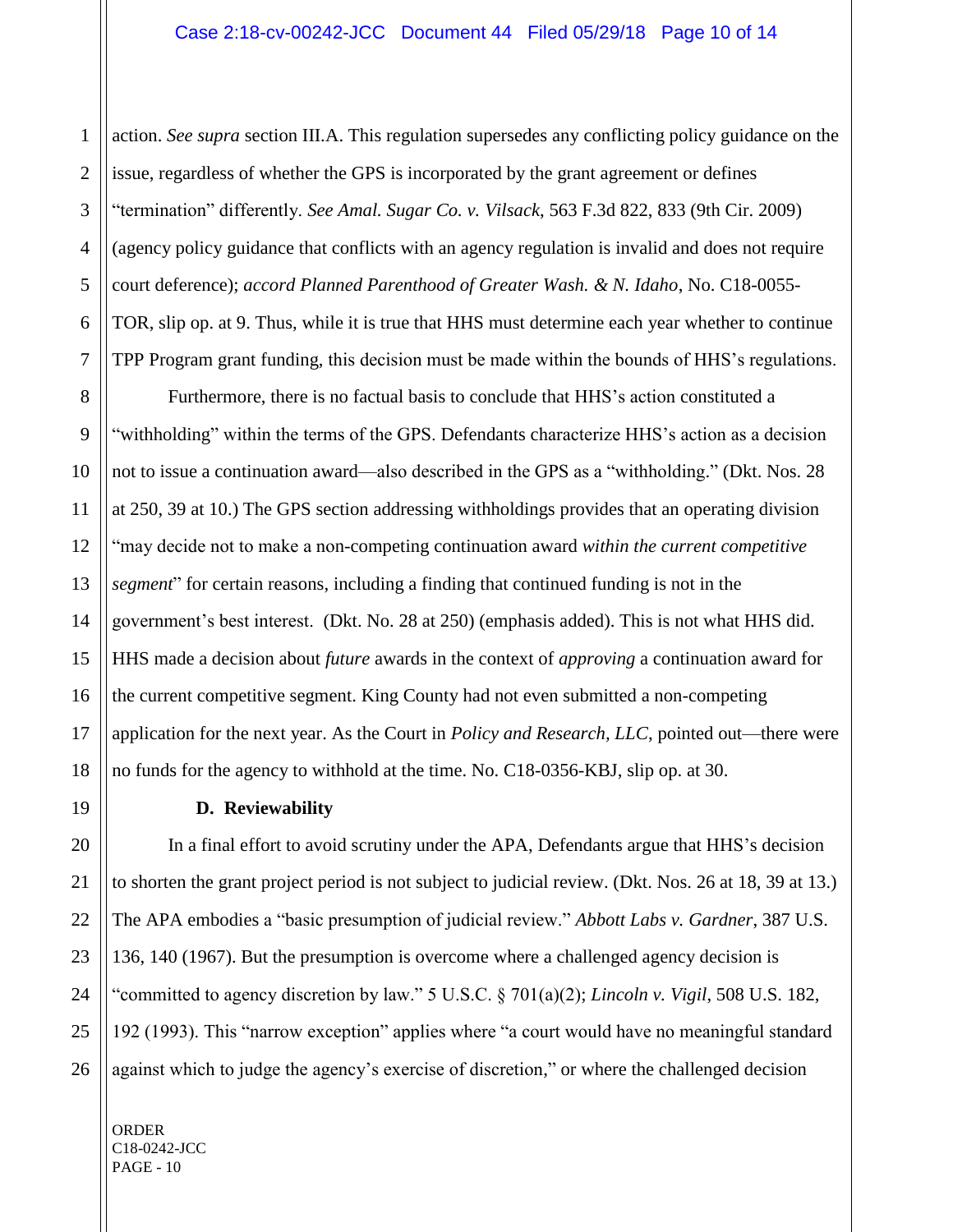"involves a complicated balancing of a number of factors which are peculiarly within [the agency's] expertise." *Lincoln*, 508 U.S at 191 (internal quotation and citation omitted); *Newman v. Apfel*, 223 F.3d 937, 943 (9th Cir. 2000). The Court concludes that neither exception applies.

Defendants first argue that HHS's decision "whether to make continuation awards or recompete funds" is committed to agency discretion because there is no meaningful standard for the Court to apply. (Dkt. No. 26 at 25.) As discussed above, the challenged agency action was an award termination. HHS regulations provide a clear standard against which the Court may judge this action.<sup>10</sup> *See Cmty. Action of Laramie Cnty., Inc. v. Bowen*, 866 F.2d 347, 352 (10th Cir. 1989) (citing *Service v. Dulles*, 355 U.S. 363, 372 (1957) (agency regulations may provide judicially administrable standards for review)); *Cal. Human Dev. Corp. v. Brock*, 762 F.2d 1044, 1048 n. 28 (D.C. Cir. 1985) (an agency is bound by its regulations, even if the agency action was discretionary).

Nor does HHS's choice to shorten TPP Program awards fall into the category of decisions traditionally left to agency expertise. Defendants rely on *Alan Cuttmacher Inst. v. McPherson* to argue that courts cannot review decisions not to renew grant funds. 597 F. Supp. 1530, 1530 (S.D.N.Y. 1984), *aff'd*, 805 F.2d 1088 (2d Cir. 1986) (declining to review an Agency for International Development decision not to renew a grant funding a family planning publication). The Court agrees with King County that this non-binding case is inapplicable because it involved neither a "targeted appropriation" nor governing regulations limiting the agency's discretion to terminate awards. (Dkt. No. 36 at 24); *see also Planned Parenthood of Greater Washington, et al.*, No. C18-0055-TOR at 23. Additional cases Defendants cite are similarly distinguishable; none involve regulations providing a manageable standard to review

 $\overline{a}$ 

 $10$  The Court has found that these regulations supersede language found in the GPS and thus provide the controlling standard for this Court's review of the challenged action. Therefore, the Court will not address reviewability under Defendants' proposed "best interests" standard.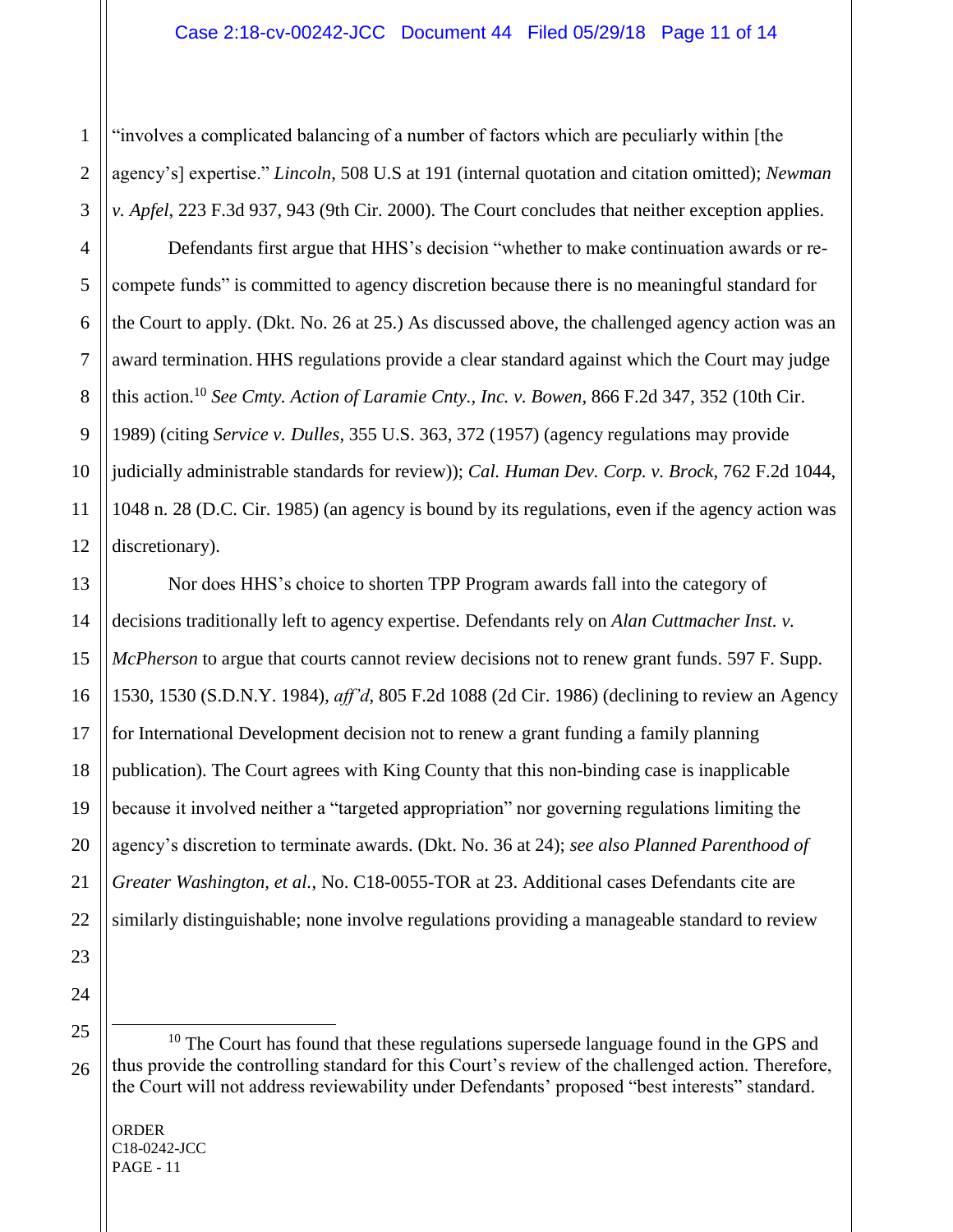1 grant determinations or terminations. <sup>11</sup> (*See* Dkt. No. 26 at 26–27); *Planned Parenthood of Greater Washington, et al.*, No. C18-0055-TOR slip op. at 23 (distinguishing each of Defendants' cases on this basis).

Defendants mischaracterize the challenged action when they label it an allocation decision between various grant options. (Dkt. Nos. 26 at 33, 39 at 15.) HHS made a blanket decision to terminate TPP Program grants, refusing to even consider King County's year-four application for a continuation award. This action did not involve "weighing the technical merits of various research grants." *Planned Parenthood of Greater Washington, et al.*, No. C18-0055- TOR, slip op. at 24. Defendants' cited cases involving such decisions are inapposite. *See Kletschka v. Driver*, 411 F.2d 436, 443 (2d Cir. 1969) (decision to award/deny a grant unreviewable where it relied on review of highly technical project proposals); *Grassetti v. Weingberger*, 408 F. Supp. 142, 150 (N.D. Cal. 1976) (medical merits of grant applications unreviewable unless agency alleged to have violated a "statutory or procedural directive"). That HHS has now decided to re-compete TPP Program funds does not alter the nature of its 2017 action. It is apparent that HHS's decision to terminate King County's TPP Program grant did not involve a "complicated balancing of . . . factors . . . particularly within [HHS's] expertise." *See Lincoln*, 508 U.S. at 193. Therefore, HHS's action is reviewable.

# **E. Arbitrary and Capricious and Contrary to Law**

A court reviewing agency action must "hold unlawful and set aside agency action . . . found to be . . . arbitrary and capricious, an abuse of discretion, or not otherwise in accordance with law." 5 U.S.C. § 706(2)(A). Although this standard is deferential, it requires at least a "logical and rational" decision-making process. *Michigan v. EPA*, 135 S. Ct. 2699, 2706 (2015).

ORDER C18-0242-JCC PAGE - 12

 $\overline{a}$ 

<sup>11</sup> Defendants also rely on a concurrence in *Cal. Human Dev. Corp. v. Brock*, to argue that allocation of grant funds is committed to agency discretion by law. 762 F.2d 1044, 1053 (D.C. Cir. 1985) (Scalia, J., concurring). But the majority opinion undercuts Defendants' argument, providing for judicial review based the underlying statute and agency regulations. *Id*. at 1048 n. 28.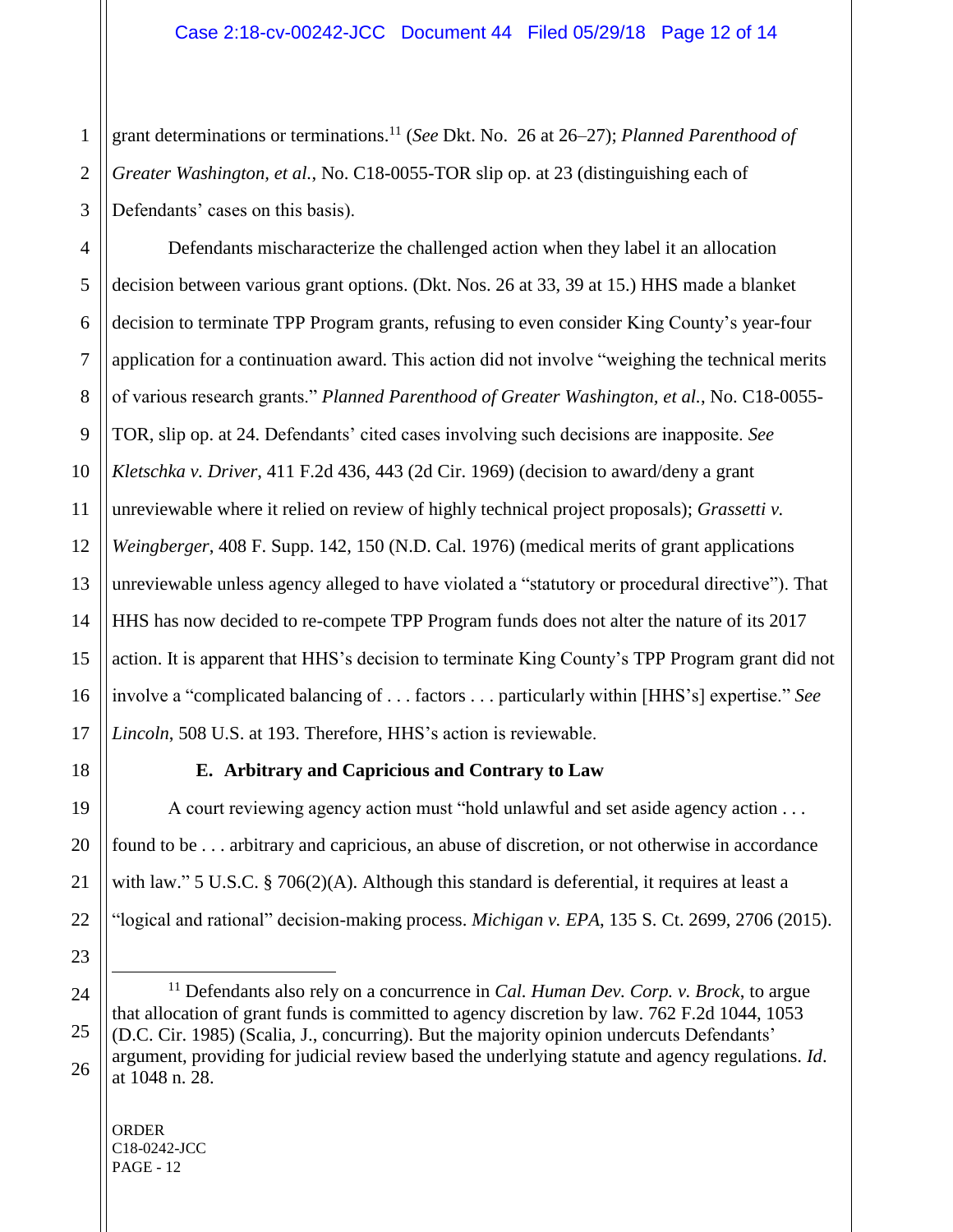1 2 The agency must have articulated "a satisfactory explanation for its action, including a rational connection between the facts found and the choices made." *Motor Vehicle Mfrs. Ass'n of U.S. v. State Farm Mut. Auto Ins. Co.*, 463 U.S. 29, 43 (1983) (internal quotation and citation omitted); *see also FCC v. Fox Television Stations, Inc.*, 556 U.S. 502, 513 (2000) (an agency must "articulate a satisfactory explanation for its action"). A court must judge an agency action "solely [on] the grounds invoked by the agency" when it took the action. *SEC v. Chenery Corp.*, 332 U.S. 194, 196 (1947).

HHS failed to articulate a satisfactory explanation for its decision to shorten King County's project period. In fact, HHS never gave the County an explanation. (Dkt. Nos. 21 at 3; 21-1 at 202.) Defendants argue HHS could decline to renew funding "for whatever reason" and that "policy concerns" in the "public record" were reason enough. (Dkt. No. 26 at 29.) The Court has already found the GPS's "whatever reason" standard inapplicable to the challenged action. *See supra* section III.C. Moreover, Defendants' cited "policy concerns" are not part of the administrative record and are based on documents issued well *after* HHS shortened the grant policy period. (*See id*. at 28) (citing Dkt. No. 28 at 355, 359) (August 27, 2017 HHS "Fact Sheet" and a November 22, 2017 letter to Senator Patty Murray). As Defendants well know, the Court cannot consider *post hoc* justifications or materials outside of the administrative record. *See Chenery Corp.*, 332 U.S. at 196; *Ho-Chunck Inc v. Sessions*, 253 F. Supp. 3d 303, 307 (D.D.C. 2017). HHS's failure to articulate *any* explanation for its action, much less a reasoned one based on relevant factors, exemplifies arbitrary and capricious agency action meriting reversal. *See State Farm*, 463 U.S. at 43; *Policy and Research*, No. C18-0356-KBJ at 13.

The APA also requires a court to set aside agency action that is "not in accordance with law." 5 U.S.C. § 706(2)(A). HHS regulations provide that unless an award recipient consents to or requests termination, HHS may terminate an award only if the recipient "[fails] to comply with the terms and conditions of the award" or for other cause. 45 C.F.R. § 75.372. It is clear that King County did not consent to or request termination. Defendants do not dispute that HHS